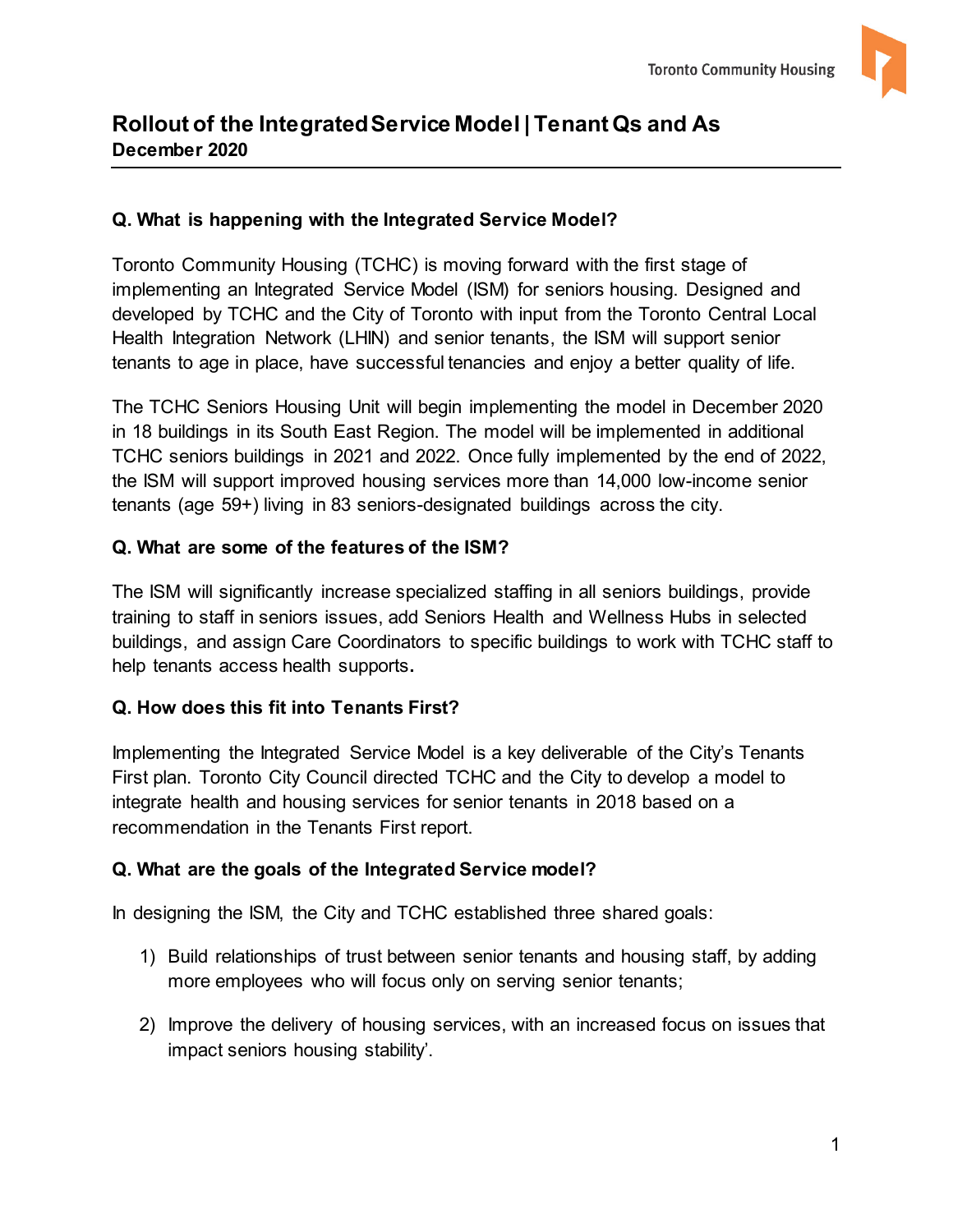

3) Increase access to health and community support services through enhanced integration of community agencies within seniors buildings.

Seniors will be involved in evaluating the changes through surveys, tenant engagement/feedback sessions and participation in a Seniors Tenant Advisory Committee.

# **Q. What will be the major changes in the way TCHC operates?**

TCHC will put in place a new staffing model for seniors buildings. We'll also create seniors-specific housing policies and procedures and we will better link tenants to health services by introducing designated LHIN Care Coordinators to our seniors buildings.

Administratively, TCHC's seniors portfolio will be organized into five regions. Each region will house a new Seniors Health and Wellness Hub where seniors can access a range of community services more easily. TCHC employees will also be able to plan and coordinate programs with care and community partners more easily.

## **Q. What new positions are being added to TCHC's seniors buildings?**

The ISM includes a new staffing model that creates a new tenant-facing position, the Seniors Services Coordinator (SSC). These employees will be assigned to specific buildings to enable closer connections between tenants and staff, and closer working relationships between housing staff and LHIN Care Coordinators. The SSC will be the main point of contact for all tenant-facing concerns in the building. They will liaise with other building staff and TC LHIN Care Coordinators, foster strong relationships with senior tenants, support early identification of tenants requiring additional supports and facilitate referrals to community agencies as required.

Another new position is the Tenant Services Administrator (TSA). The TSA will work out of the regional office and perform administrative tenancy management functions.

# i**Q. Are the new Seniors Health and Wellness Hubs the same as the Tenant Service Hubs created in the TCHC's restructuring announced in September 2019?**

No. The Seniors Health and Wellness Hubs (on-site in selected SHU buildings) will provide senior tenants with access to a range of health, social, and wellness services delivered by external community agencies.

The Tenant Service Hubs being implemented across TCHC's family portfolio provide access to services delivered by TCHC employees, such as maintenance, cleaning and tenancy management.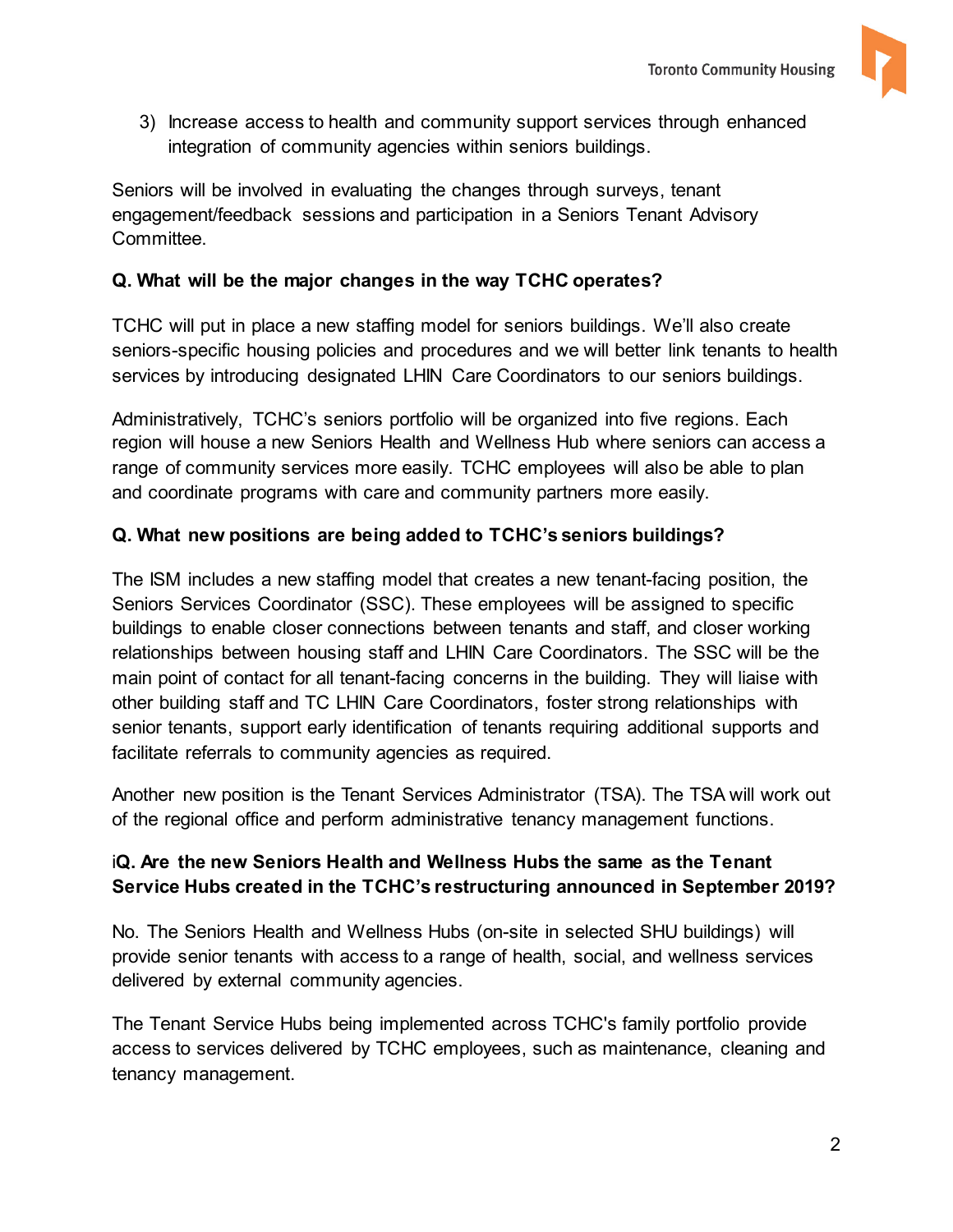

# **Q. What tenant engagement has happened as part of the ISM Implementation?**

Over the past year, TCHC has conducted a Tenant Experience Survey to solicit tenant perspectives. It produced four issues of its quarterly seniors newsletters and distributed them to all households in the seniors portfolio. It also it shared information to encourage senior tenants to apply for the Senior Tenant Advisory Committee, which will hold its first meetings in December 2020. In addition, through the support of a CMHC grant and the Sunnybrook Research Institute, 58 in-depth interviews were held with senior tenants living in seniors buildings between November and December of 2019. Finally, a Virtual Tenant Information Session on the ISM was held on Dec 8 2020.

# **Q. How will you track progress?**

The City, TCHC, and the Toronto Central LHIN have developed 25 indicators to evaluate the Integrated Service Model. The indicators will measure the delivery of housing services with an increased focus on issues impacting seniors housing stability; access to health and community support services; and relationships of trust between senior tenants and housing staff. The Seniors Housing Unit will be responsible for submitting indicators to the City of Toronto – Seniors Services and Long-Term Care division to track progress and outcomes of the model.

## **Q. What challenges for our seniors is the new model intended to address?**

Isolation and poverty put many senior tenancies at risk. In addition, as many senior tenants experience decreased health and social wellbeing, they become less able to reach out for supports. The ISM will provide senior tenants with improved access to wellness and community supports, and puts additional staff resources in place to better support successful tenancies for senior tenants.

## **Q**. **Who will be accountable for what under the ISM?**

TCHC is directly accountable for delivering housing services. TCHC will still be responsible for delivery of housing services, and play a key role in connecting tenants to appropriate health service providers.

The City in turn holds program accountability for ISM performance through an Accountability Framework.

The Toronto Central LHIN and health partners play a role in liaising with TCHC staff to support early interventions and ongoing care to senior tenants.